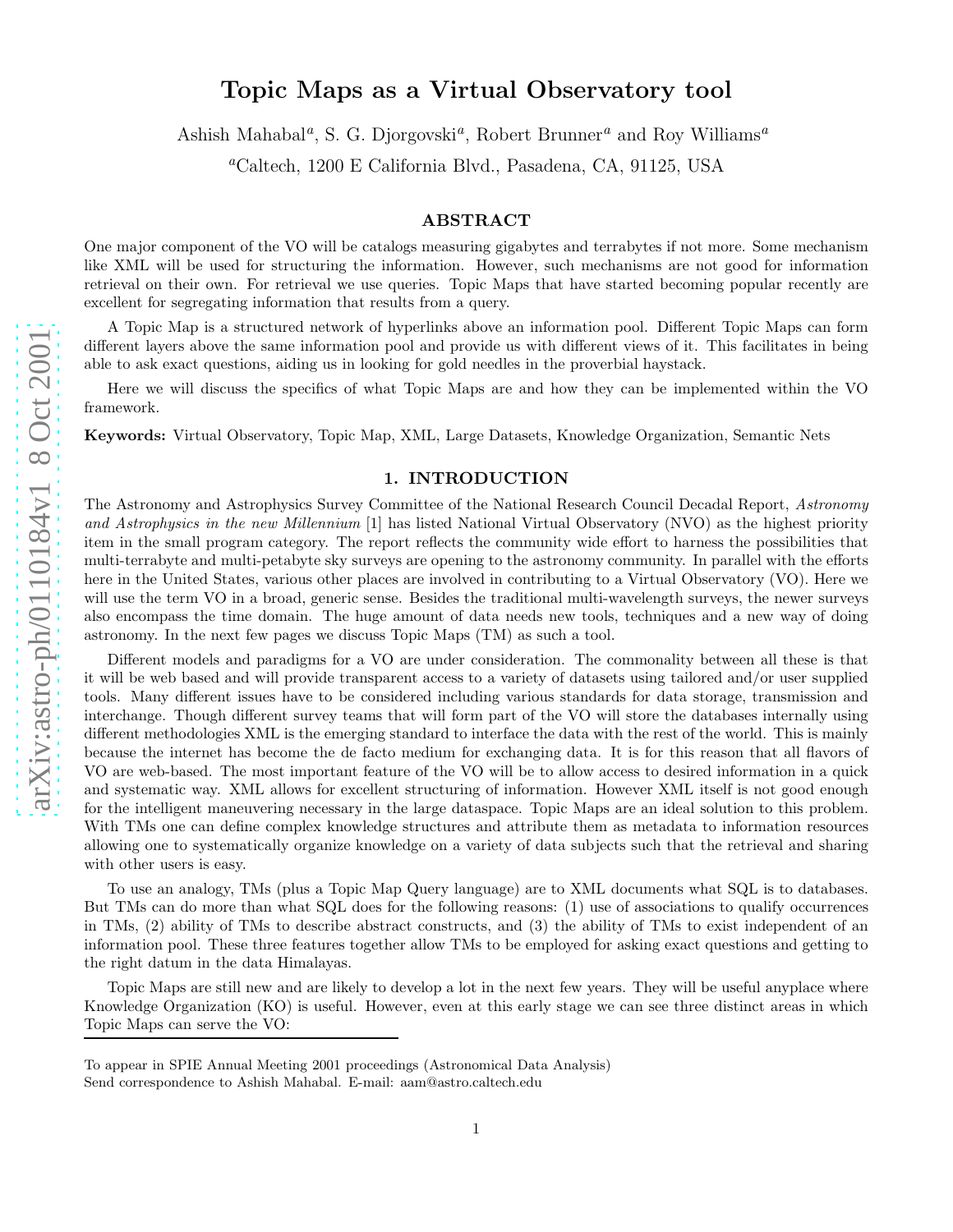

Figure 1. A Topic Map can contain a large number of topics. A small selection of astronomical topics is shown here which can go into forming a Topic Map. The Topic Map itself is not shown. Different *topic types* have been shown using different symbols. A given topic can belong to more than one topic type. Similarly, a topic can have more than one name.

- 1. Enhanced searching for references and pointers to various objects and keywords,
- 2. Searching for available observations of a given object, and
- 3. Providing knowledge organization in federated datasets.

We begin by describing in Sect. 2 what Topic Maps are. In Sect. 3 we outline a paradigm for the VO and describe how TMs become the natural tool for various information extraction processes. In Sect. 4 we describe the three areas of Topic Map application mentioned above. Finally, in Sect. 5, we discuss the current status of topic maps with respect to the availability of resources and engines and compatibility issues. In the appendix we present excerpts from an example Topic Map and the Topic Map schema.

## 2. WHAT IS A TOPIC MAP

A Topic Map is a collection of topics linked together by associations between the topics. The topics can occur in different contexts and the associations qualify the occurrences. In XMLspeak a Topic Map (which itself is an XML file) is a structured network of hyperlinks above an information pool (which is a set of one or more XML files). Each node is a named topic. Associations between nodes are expressed by links. The named topics can be just about anything thereby allowing a Topic Map to discuss abstract relationships between different topics. Depending on the situation, different terms could be chosen to be regarded as topics.

Here is a summary of various concepts associated with a topic:

- Each *Topic* has one or more *Topic Types* e.g. topic NGC 4261 is of type "galaxy" and topic Europa is of type "satellite". Topic types are also topics. Figure 1 shows a few topics in an information pool.
- A topic also has one or more *Occurrences*. Each occurrence is a link to a relevant information resource of the topic. An occurrence is generally outside a Topic Map and is pointed to using some addressing mechanism (e.g. XLink or XPointer). Examples are: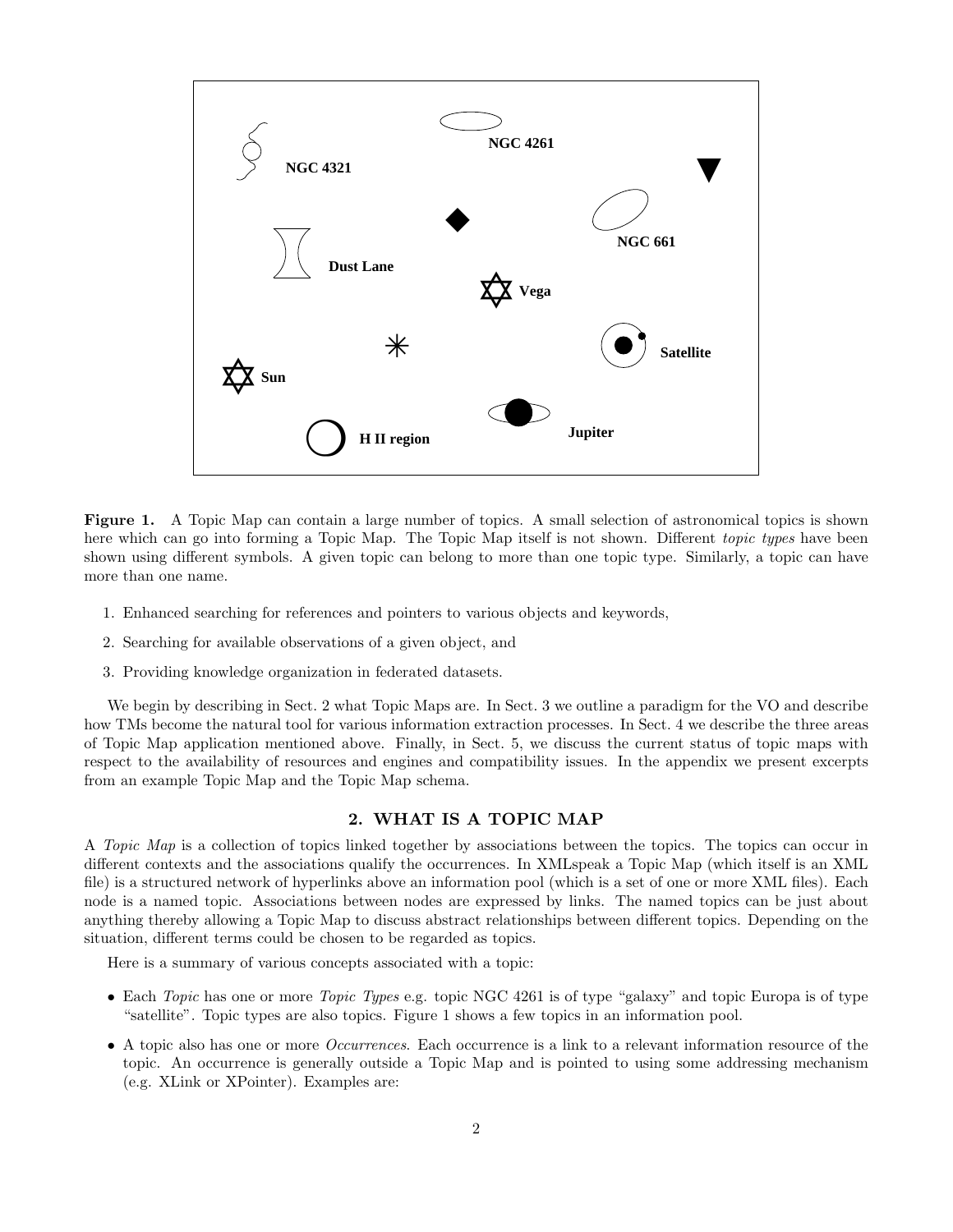

Figure 2. Occurrences for a few topics from an information pool have been shown. A single topic may have multiple occurrences in different contexts. Here NGC 4261, an elliptical galaxy, is shown to occur in connection with a dust lane and with NGC 661, another elliptical galaxy.

- A paper on NGC 4261 entitled "The blackhole of NGC 4261" is an occurrence for the topic NGC 4261,
- A mention that the dust lane in NGC 4261 is "not similar to" that of NGC 661 is another occurrence for NGC 4261,
- Presence of NGC 4261 in the NGC catalog is yet another occurrence,
- Mass of dust in NGC 4261 present in some compilation is yet another possibility,
- A picture of NGC 4261 in the HST archive.

The occurrences lie in a different plane from the topics as shown in Fig. 2.

- Each topic occurrence has one or more Occurrence Roles: These are topics in their own right e.g. consider "LMC is a satellite of the Galaxy". This is an occurrence for the topic LMC. The role it plays is that of being a satellite. Also, in the example above, different occurrences of NGC 4261 have different occurrence roles viz. article, picture etc.
- A topic also has an Association and an Association Type. In the example of LMC above, "is a satellite of" describes the topic association between LMC and our Galaxy. Thus associations denote the relationships between topics. Associations can be grouped by their type. The grouping by association type make large databases amenable to quick navigation. In that respect Topic Maps are extensions of glossaries: the only relationship that a glossary denotes is the definition. The associations between topics are denoted using link elements asserting the appropriate relationship. See Fig. 3 for a few associations.

In Topic Maps, associations are by definition bilateral i.e. for each association between two topics, a reverse association exists in the other direction. LMC "is a satellite of" the Galaxy has the following reciprocal association: the Galaxy "forms the main gravitational potential for" or "is orbited by" the LMC.

Associations may or may not be symmetric  $(a \to b \to b \to a)$  e.g. Lyra  $\zeta$  is the binary companion of Lyra  $\iota$  is symmetric with Lyra  $\iota$  is the binary companion of Lyra  $\zeta$ , but Europa is the satellite of Jupiter does not have a symmetric association that is true.

Similarly, associations may or may not be transitive  $(a \to b, b \to c \implies a \to c)$ . An example of a transitive association is that Europa is part of the Jovian system and the Jovian system is part of our Solar System together imply that Europa is part of our Solar System. An example of a non-transitive association is the following. Europa is a satellite of Jupiter and Jupiter is a satellite of the Sun (in the broader sense of the word satellite). However, Europa is not a satellite of the Sun.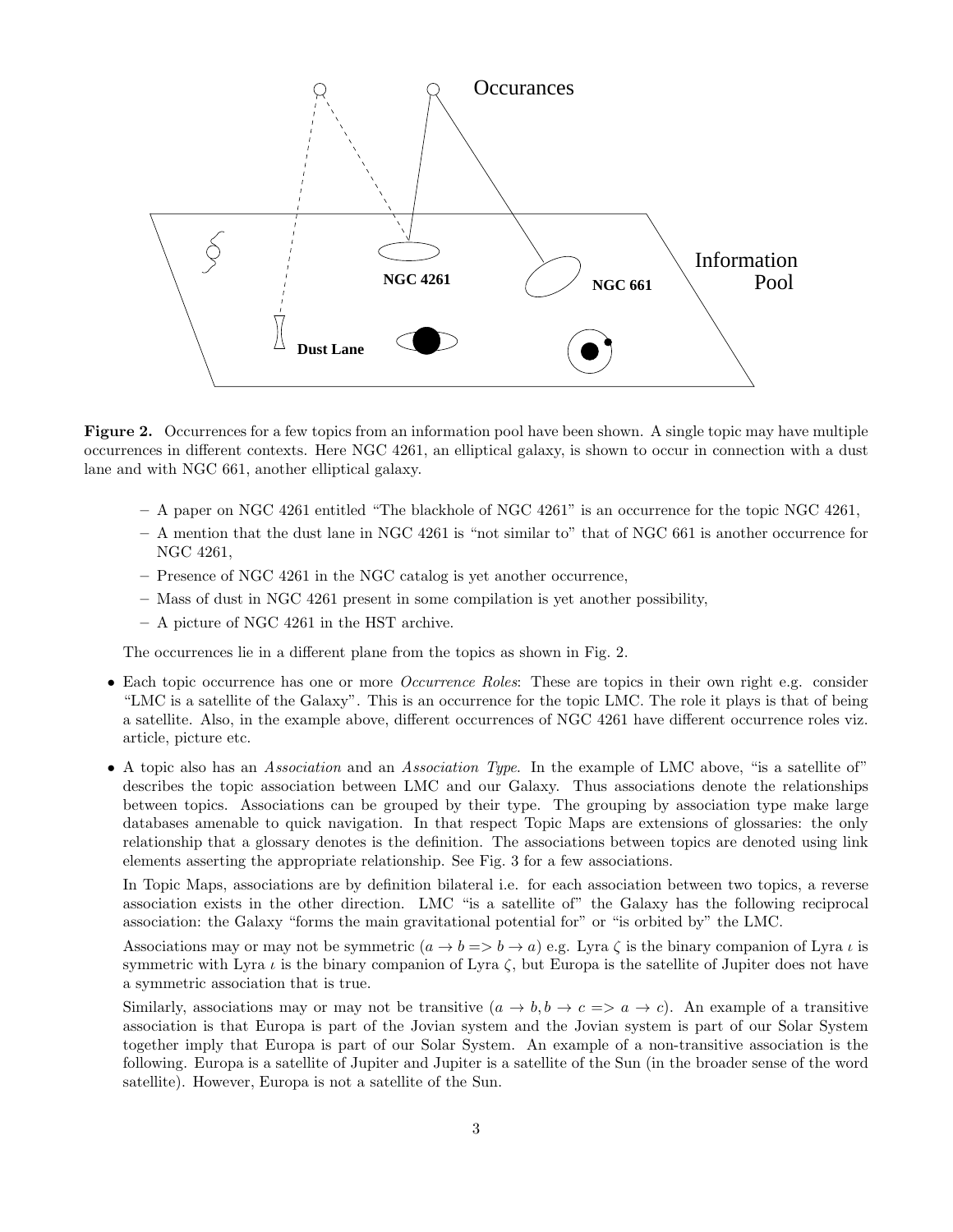

Figure 3. Associations are a key feature of Topic Maps. Associations provide links between different topics when a Topic Map is overlaid on an information resource. In this figure two association types are shown: (1) a dust lane "is a feature of" a galaxy, and (2) two associations involving the "is orbited by" relationship.

To an extent, topic associations are like cross-references. However, there is an important distinction: a crossreference associates two items within an information resource. On the other hand, an association links two items independent of information resources. As a result, one can talk of Topic Maps as independent information resources in their own right (see Fig. 4). A Topic Map can then be overlaid on different information pools, or two Topic Maps can be merged or interchanged.

- A topic has a specific Scope in a given context. It denotes the limit of validity of an assignment e.g. Europa is an astronomical body in its own right. We talk about it as a satellite only with respect to its relationship with Jupiter. Different themes define different scopes e.g. under the theme "radio universe", NGC 4261 is a radio galaxy with FR II structure (where NGC 4261 is the public name associated with 3C270 – see below) and under the theme "optical universe" NGC 4261 is an elliptical galaxy. If there are two separate Topic Maps for the radio universe and the optical universe, they could be merged using the common or public identifiers like NGC 4261. In astronomy the coordinate positions available in different catalogs for the same object can vary slightly and it will be more prudent to use RA-Dec pair for public names (for objects having small proper motions in any case) and truncate the values to account for the error bars in different catalogs to get associations.
- A topic has one or more Facets. Facets are like properties and help assign property-value pairs. The difference with scoping is that it groups on properties of topics and not on properties of the information resource. Facets are the windows to the associated metadata and allow for the filtering of information resources. Thus facets provide the metadata that would have been provided by XML attributes. For example, for an observation, this could include attributes such as "observer", "telescope", "instrument", "filter". These provide additional classification possibilities viz. faceted classification (though not in the same sense as used in the KO jargon). One could then search for, for example, not only the observations of NGC 4261, but for spectroscopic observations of NGC 4261 taken at a 4m+ telescope and so on.
- Finally, a topic has a *Public Subject*. This can be used to combine different topic names belonging to the same topic under different contexts. Thus, NGC 4261 could be the public subject of 3C270. The public subject is in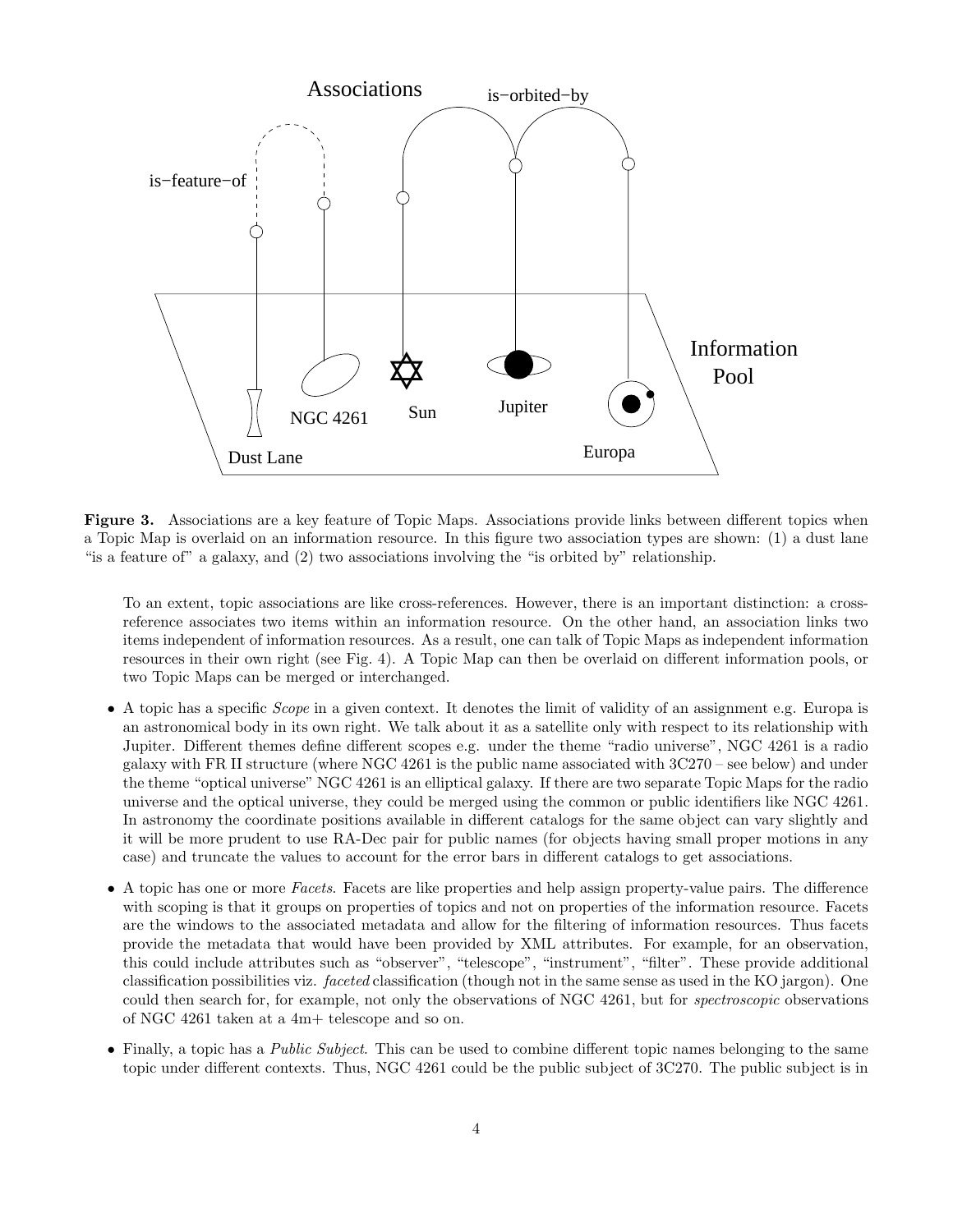

Figure 4. The most important factor that distinguishes a topic association from a cross-reference is its ability to exist despite the absence of an information resource to go with it. Associations in a Topic Map have a life on their own. In the figure the information pool is blank. However, when a set of associations is defined as part of a Topic Map, one can simply move it over another appropriate information resource and make it work. This is what makes the merging and interchange of Topic Maps easy.

addition to the base name, display name, or sort name that a topic can have. A point to note is that a topic need not have a name. That happens when the topic exists only as a reference.

Because of the different occurrence roles, main descriptions (important pointers) of an object can be separated from the rest. When searching in a large information pool this becomes a boon. Using different Topic Maps we can denote different occurrences as more important in different contexts. As a result, different Topic Maps provide us with different perspectives of the same dataset. In addition, different TMs can be merged to provide a composite view of multiple datasets. In some sense, TMs are to XML files what SQL is to traditional databases. XML is good for structuring information, but it is not good for retrieval on its own. TMs are good for segregating information that results from a query. While tools have existed to deal with semantic networks and knowledge structures, the presence of topic associations and occurrence roles gives Topic Maps an extra edge in knowledge representation.

To a great extent TMs are like Resource Description Framework (RDF) which is likely to be the workhorse for Semantic Networks. However, the main advantage of TMs is that they have stronger semantics than RDF (see [2] and [3] for more details). What that means is that a converter could, in principle, make an RDF document from a Topic Map. However, the RDF interpreter will not be able to make complete sense of the resulting document since the underlying semantic structure will be lost. The other factor that favors the use of TMs for the web based VO is that while RDF can point to arbitrary resources, TMs are restricted to the web.

#### 3. A SKETCH OF VO

In this section we discuss an approximate common denominator paradigm for the VO. The VO will be distributed and will allow access to a variety of datasets. The tools available will not only enhance the capabilities for doing science, but will also enable entirely new scientific investigations. A block structure for the VO is depicted in Fig. 5. The biggest block is shown to be the VO itself. It will comprise of various tools that will allow users to play with the data. These can be simple plotting tools or they can be complex cross-correlation tools. Another component will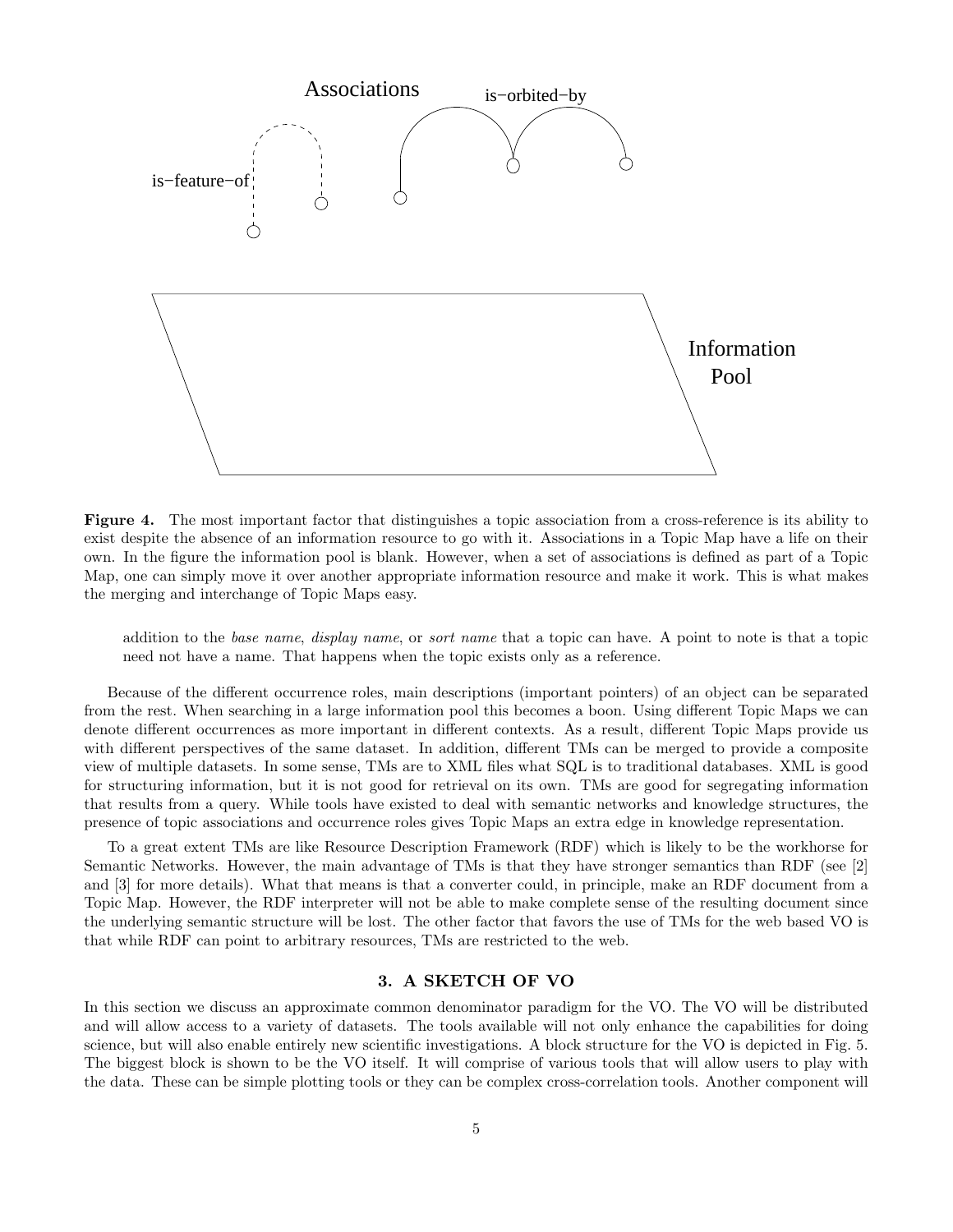

Figure 5. A schematic of a Virtual Observatory. The main functionality of the VO is to make data available from those who have it to those who will use it. The input data is in the form of observations, theory and simulations. Many kinds of interfaces will allow the data to flow in different formats to researchers, educators and the general public. Numbers 1, 2 and 3 denote the different access or clearance levels, 1 being the highest.

be various interfaces that will allow users to interact with the VO. There will be a multitude of codes available to do statistical analysis, classification etc. These could be user supplied and optional. Visualization portals will allow fly-throughs to look at multi-dimensional data for searching, for example, rare objects. Metadata translators will be at the heart of all the above, perhaps hidden from view quietly converting various data to the requested output formats. This is where XML will be hard at work maintaining the structure of the data. All transactions will be through some query mechanism. Many queries will result in very large datasets. A tool is needed to make sense of such output data. As mentioned before, Topic Maps fit the bill.

The bulk of VO will be formed by observational archives at different wavelengths and LSST-like surveys involving the time domain. In addition, there will be significant inputs from theory in form of models. Simulations will contribute on an almost equal footing in form of simulated datasets from which catalogs can be *derived* and then compared with actual observations. A large part of the remaining input will be formed by follow-up observations, stand alone observations by individual observers, self-contained observations and deeper but less extensive surveys.

One can envisage the access to VO to be in 3 layers:

- Clearance level 1 is highest and will open raw data to observers, simulators and theorists. Since it can be misinterpreted by non-experts, and since the preprocessed data will be separately available, the raw data will not be open to non-researchers. The type of data available will include observations, simulations, theoretically modeled.
- Level 2 shall be for educators, k12 students, amateur astronomers etc. This will provide access to processed data and catalogs and datasets/images derived from simulations and theory. The general public will not have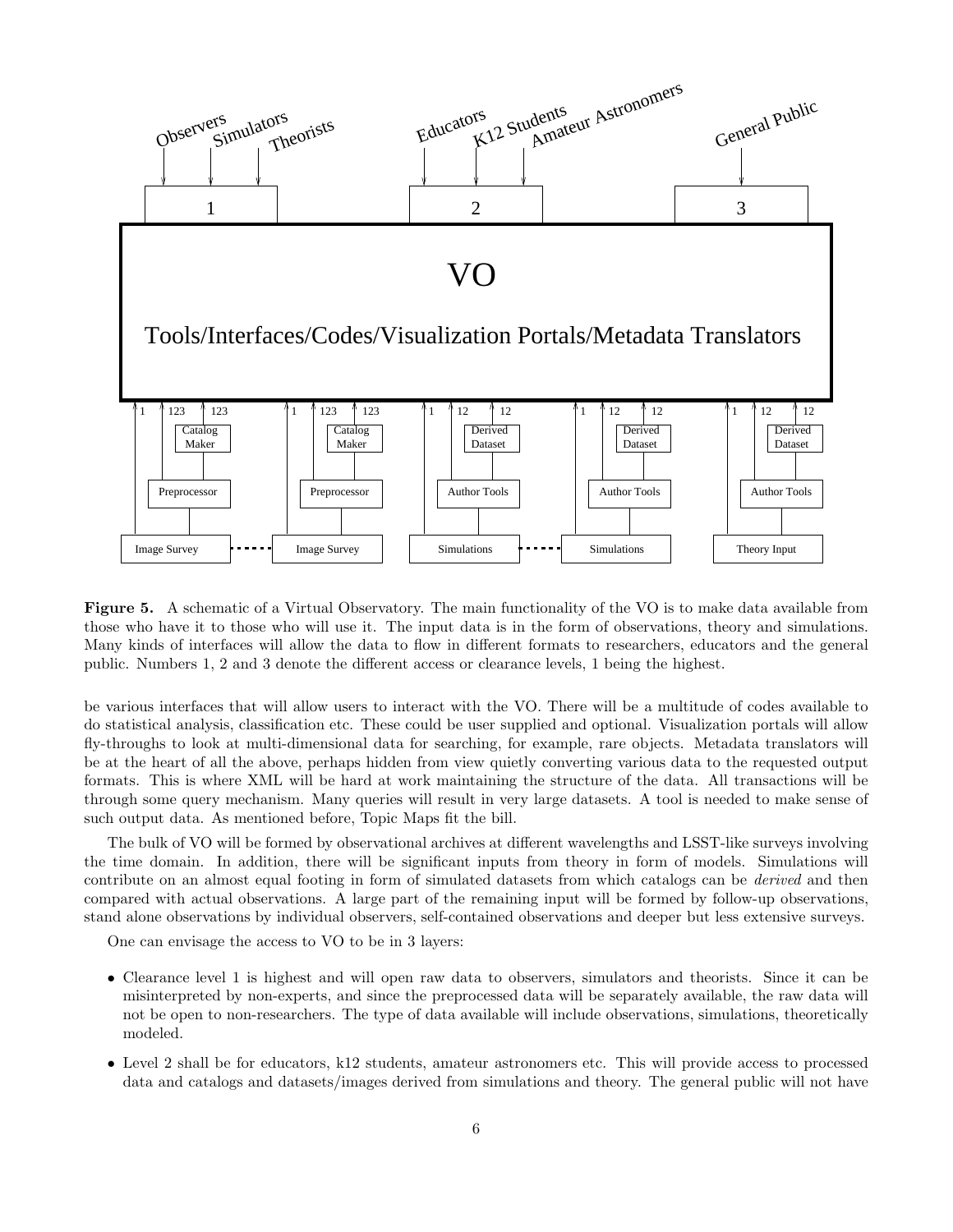much use for such data.

• Level 3 is for the general public and will provide the public outreach. This is the most restricted category. The general public can get catalogs, pretty pictures and processed data but no access to simulations or to the raw data.

Topic Maps can play a vital role at both the input and output levels. At the input, TMs can be used to merge different kinds of datasets including those from observers and simulators. Currently observers and simulators do not speak identical languages in that their jargon differs (that is also true for observers using different wavelengths like optical and X-rays). To merge their dataproducts, we need to bring them on a common footing. Metadata can be used to define public names (topics) of columns that mean the same (using something like Column Descriptors used by CDS) for the two communities and will provide an easy way to combine the diverse databases into a derived product which could then be used on its own.

At the output, tailored TMs can be used to provide different views of the data holdings of the VO, automagically implementing the different access levels for different type of users. The general public, to quote an example, will not have to deal with data that they do not understand, nor will educators have to deal with raw data.

Various different tools will exist to deal with frequent and large, CPU consuming queries made by different types of users. Among the most frequent queries are going to be queries like the following:

- Has object *foo* been observed and if so, how do I get to its data,
- What information is available on topic *footoo*, and
- How do I correlate catalog X with catalog Y with such-and-such restrictions.

Topic maps provide an excellent mechanism to work in these areas. We see how in the next section.

# 4. TOPIC MAPS FOR THE VIRTUAL OBSERVATORY

In Sect. 2 we saw the different components of a Topic Map. Here we sketch use scenarios for TMs using the common queries mentioned in the previous section. Excerpts of a corresponding Topic Map are in the Appendix.

#### 4.1. Observation Logs

Consider a database of observational logs. It will be an important component of the VO since it will tell us of available observations for any object. The information pool here is formed by the logs of big surveys and those of various observatories. For each observation obtained by individuals for different projects, some object will be the primary target. This will become the main topic for such observations. Various facets like telescope, observer, instrument and filter will get entered into the XML file. Another important factor is the size of field covered (in imaging mode, for instance). Besides the obvious use of looking for objects that are the primary targets, Topic Maps, with the aid of appropriate catalogs, also assist the search for serendipitously observed objects. We could thus use the field around a given object to search for other objects with certain criteria as given in the example below. When observations for an object are present (regular or serendipitous), pointers to the location/source of the data will be returned. Each observatory can maintain its own logs but so long as they are XML-compliant, a single Topic Map will be able to work with all of them. Of course for different instruments different Topic Maps could be used to decrease the processing time. However, these different Topic Maps can then be merged whenever needed. All objects, observer names, instruments, telescopes etc. will form separate topics. The associations between these will go into forming the Topic Map. This will aid in asking exact questions like "what spectroscopic observations of NGC 4261 have been done at a 4m+ class telescope".

Another example worth considering is of the following kind. Suppose one is looking for all cool stars for which spectra with the HST are available. Currently, no straight forward mechanism is available to do this. When the two databases are brought together, the natural tendency of the user is to query out cool stars from an appropriate stellar database first and then check which of those have HST spectra. A cheaper way would be to query the HST database for stellar spectra and then check which of those are cool stars. With Topic Maps, this is how it can be done: A Topic Map on the stellar database with stars as topics will have "cool" as a facet associated with the cool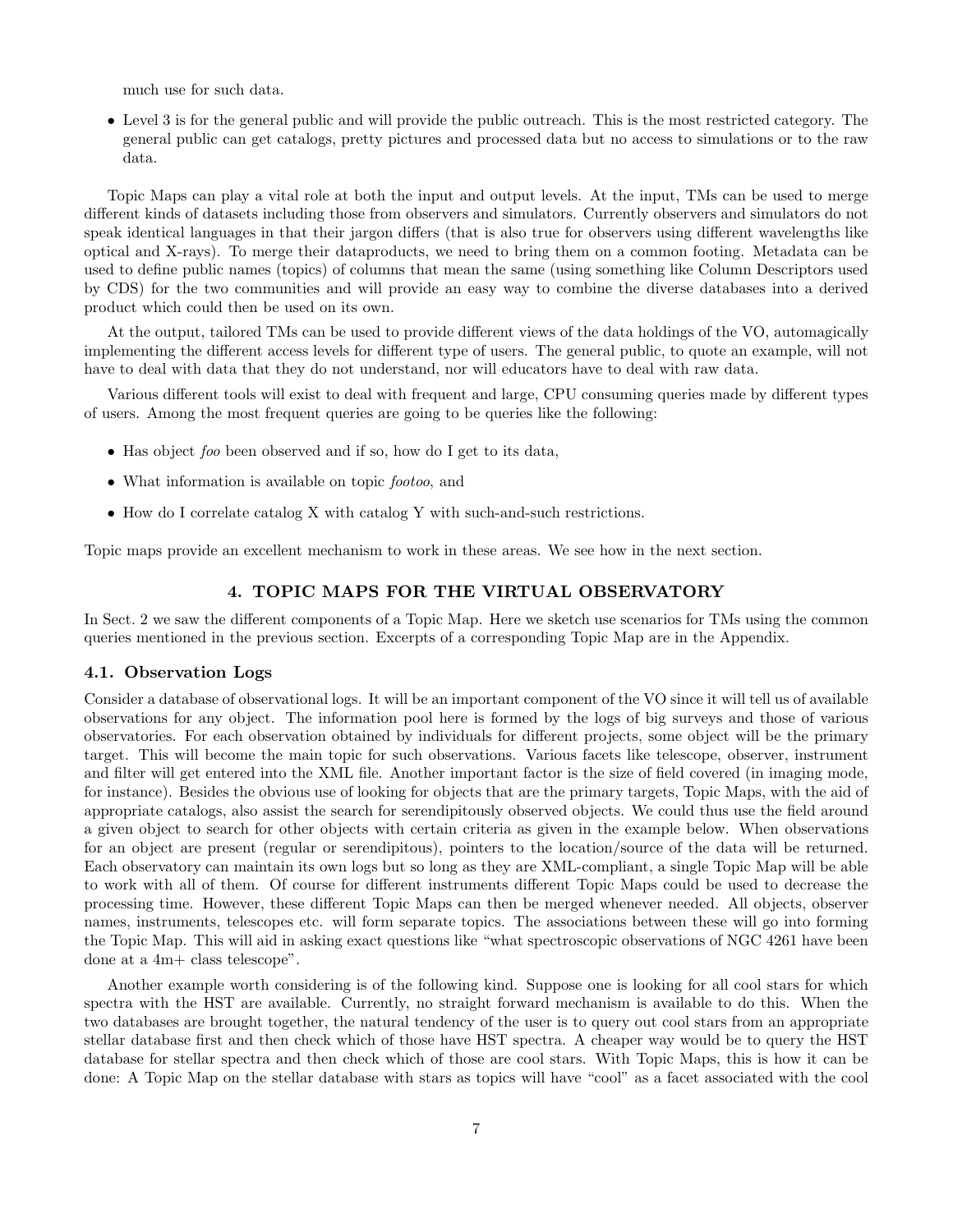stars. The HST database with spectra will similarly have the facet "cool" associated with spectra of cool stars. A merging of the two TMs (using the names of stars for the merge parameter) and choosing those with the facet "cool" will straightaway produce the desired listing.

An example of a more VO like search could be that of searching for QSO pairs. To do this one could use a Topic Map (with QSOs as primary targets) over an information pool consisting of observation logs. A merger of such a Topic Map with another that has color outliers as its topics (with the catalogs from the corresponding observations forming the information resource) could point to companion QSOs.

#### 4.2. Literature Database

Originally Topic Maps were thought of in order to be able to merge different indices, glossaries etc. Their use for merging different literature databases to ease searches is analogous and hence immediately practical. The existing databases like ADS, arXiv.org and those from individual journals maintain a set of keywords and articles associated with such keywords. If Topic Maps are used over such an information pool one can make use of occurrence roles more effectively to get better results. When we search for "dust lane galaxy" in just the titles of papers, a lot of relevant articles are missed. If the search is generalized to an occurrence in the abstract or text, far too many and largely irrelevant answers are returned. In the later case, all different occurrence roles and types are being returned in a pot pouri. If only the keywords are stored as an XML file and a Topic Map with "dust lane galaxy" as a topic is overlaid, more appropriate results will get returned.

From the abstracts, keywords and classifications associated with each document in a literature database, a large number of topics can be chosen to form a Topic Map. Additionally, each topic will have a number of facets associated with it. Thus the Topic Map forms an additional layer of structure over the already existing one. This allows one to maintain a view of the underlying knowledge without changing the structure underneath. Different Topic Maps i.e. those with different sets of topics and associations provide different views of the same underlying knowledge making it easier to search the structure and to get to what one needs in a quick and precise way. In addition, browsing and exploring the underlying knowledge structure becomes easier for the users. However, for this to happen, proper Topic Maps need to be created with the help of information specialists working closely with astronomers.

## 4.3. Federating Datasets

VO will not only make science easier to do, but it will in fact enable several different scientific investigations that would not be possible otherwise. One important component in the enabling nature is the federation of large datasets. Though currently all the mechanism is not in place, one of the grandest use of Topic Maps could be to provide knowledge organization of the very large-sized federated datasets. The access level to VO will determine the type of queries a user can run on different databases. One of the most important queries will involve cross-correlations between different datasets e.g. a sky-survey at optical wavelengths like DPOSS and another at radio wavelengths like FIRST. Federating two such datasets will be the most basic step. It is easy if the two databases are of the same type. An SQL query could access the necessary columns from the two and merge them into a single derived table e.g. RA, Dec,  $r_{mag}$  from DPOSS, and RA, Dec,  $S_{408}$  from FIRST. However, different sky survey archives tend to have different databases: relational, objectivity etc. making it nontrivial to extract information uniformly and merge it meaningfully. Topic Maps can provide a mechanism that will make it possible. One could use the column names in the databases as topics with all the synonyms as secondary names, and with wavelength, flux conversions included as associations (indeed, all kinds of conversions can exist as associations e.g. "is-same-as", "is-analogousto", "is-identical-to" etc.). However, as noted towards the end of Sect. 5, Topic Maps have not really been tested for scalability to the extreme scales and one may have to tread cautiously.

Scalable or not, TMs will still work with huge databases when it is the attributes rather than the objects that form the topics. Databases that contain billions of objects will still contain at most hundreds of attributes per object. A TM developed on the attributes will still be important.

The web-face of the databases would again be XML. Topic Maps could utilize the metadata associated with the information pool (database) to overlay complex structure in a systematic way to organize the knowledge therein. Again, different Topic Maps would provide different views and hence structuring of the knowledge without actually modifying the database.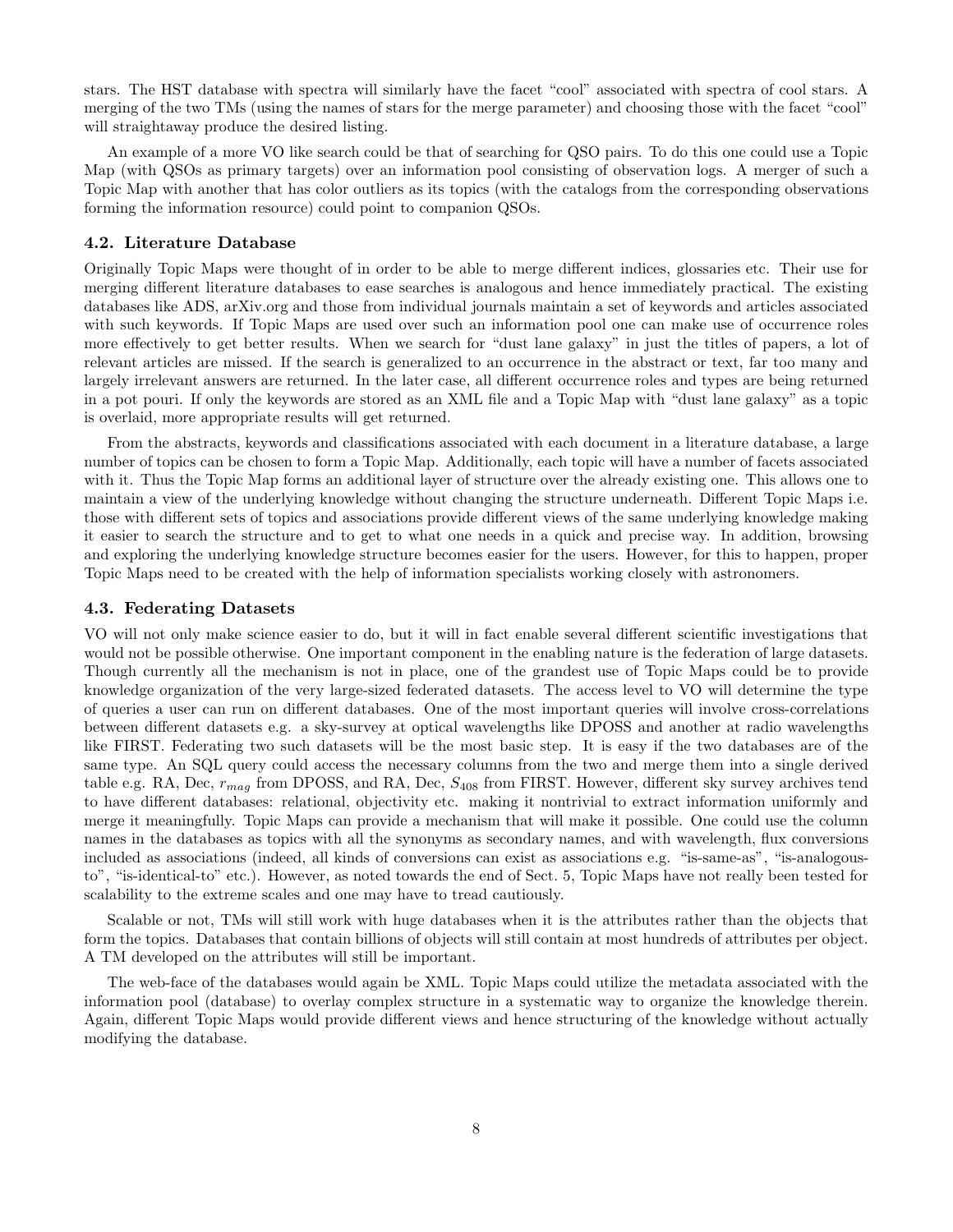# 5. CURRENT STATUS, FUTURE PROSPECTS, AND CONCLUSIONS

Though Topic Maps started life as a standard for software documentation in 1991 (HyTime Hypertext 1991 conference in San Antonio) the progress has been slow. It is only when XML matured that their real potential has been noticed. In 1996 Topic Maps became a work item in ISO's SGML working group resulting in a Topic Map standard published in 1999. Since then a number of commercial organizations have taken an interest in Topic Maps and progress is expected to be brisk. More history can be found in [2].

A lot still needs to be done and hence this article is still more of an outline than a report on a finished project:

- The tool support needed is immense. There will have to be tools for Topic Map design, creation, merging, exchanging and overlaying. Each of these processes are big goals in themselves e.g. designing a consistent Topic Map needs careful definitions of different types and roles of topics, scopes have to be defined and associations and occurrences of different topics explicitly coded. A visualization tool is necessary to extend a Topic Map and to merge it with another one and even to check the different queries that could be made with one. Merging itself involves defining import/export methods and carefully designed topic naming constraints.
- ISO/IEC 13250 has declared interchange format for Topic Maps. However, issues like transitivity and symmetry (see Sect. 2) are not part of the standard and browsers could presently include monopolized versions.
- With multi-million node Topic Maps, powerful graphic interfaces will be needed for navigation. There will have to be slots for user-definable Topic Maps too.
- Implementation issues like object model design and the storage and searching of TMs need careful consideration.

Work is in progress on these fronts at different places. Currently the best way to keep oneself updated on these issues is by following the egroups on these topics, keeping an eye on the related web sites, and perhaps actually getting involved. It is important for astronomers to participate especially in making sure that the functionality drivers deliver.

Some of the sites to look out for (and this is not an exhaustive list by any means) are given below.

- <http://www.topicmaps.org/xtm/1.0/> has the latest version of TopicMaps.Org Specification (check also links on that page).
- [http://www.ontopia.net/.](http://www.ontopia.net/) Ontopia has tmproc [4] an implementation in Python.
- [http://www.mondeca.com/.](http://www.mondeca.com/) Mondeca too has started supplying software components that are based on Topic Maps.
- [http://www.infoloom.com/.](http://www.infoloom.com/) Infoloom and their tutorial at www.topicmaps.net. They also arrange conferences on Topic Maps [\(http://www.gca.org\)](http://www.gca.org) and have a good FAQ [\(http://www.infoloom.com/tmfaq.htm\)](http://www.infoloom.com/tmfaq.htm).
- [http://k42.empolis.co.uk/tmv.html.](http://k42.empolis.co.uk/tmv.html) Topic Map View from Empolis.
- [http://www.techquila.com/tm4j.html.](http://www.techquila.com/tm4j.html)  $TM4J$ : A Topic Map engine for Java.

Some questions that still need attention (see [5]):

- Work on Knowledge Organization (KO) has been going on for years. How best to translate those KO structures into meaningful TM syntax without reinventing the wheel.
- We still do not know how scalable Topic Maps are with respect to layered semantic interoperability.

The work that we have currently undertaken is to build a set of Topic Maps for the 100 galaxies closest to our Galaxy. The information pool is formed by the data from NED on these objects (in XML format devised by CDS) and references from ADS. The work involves constructing Topic Maps from the viewpoint of an astrophysicist, astronomer, librarian, college student etc. and is still at an elementary stage. As progress is made, it will be posted at: [http://www.astro.caltech.edu/](http://www.astro.caltech.edu/$sim !$aam/science/topicmaps/)∼aam/science/topicmaps/.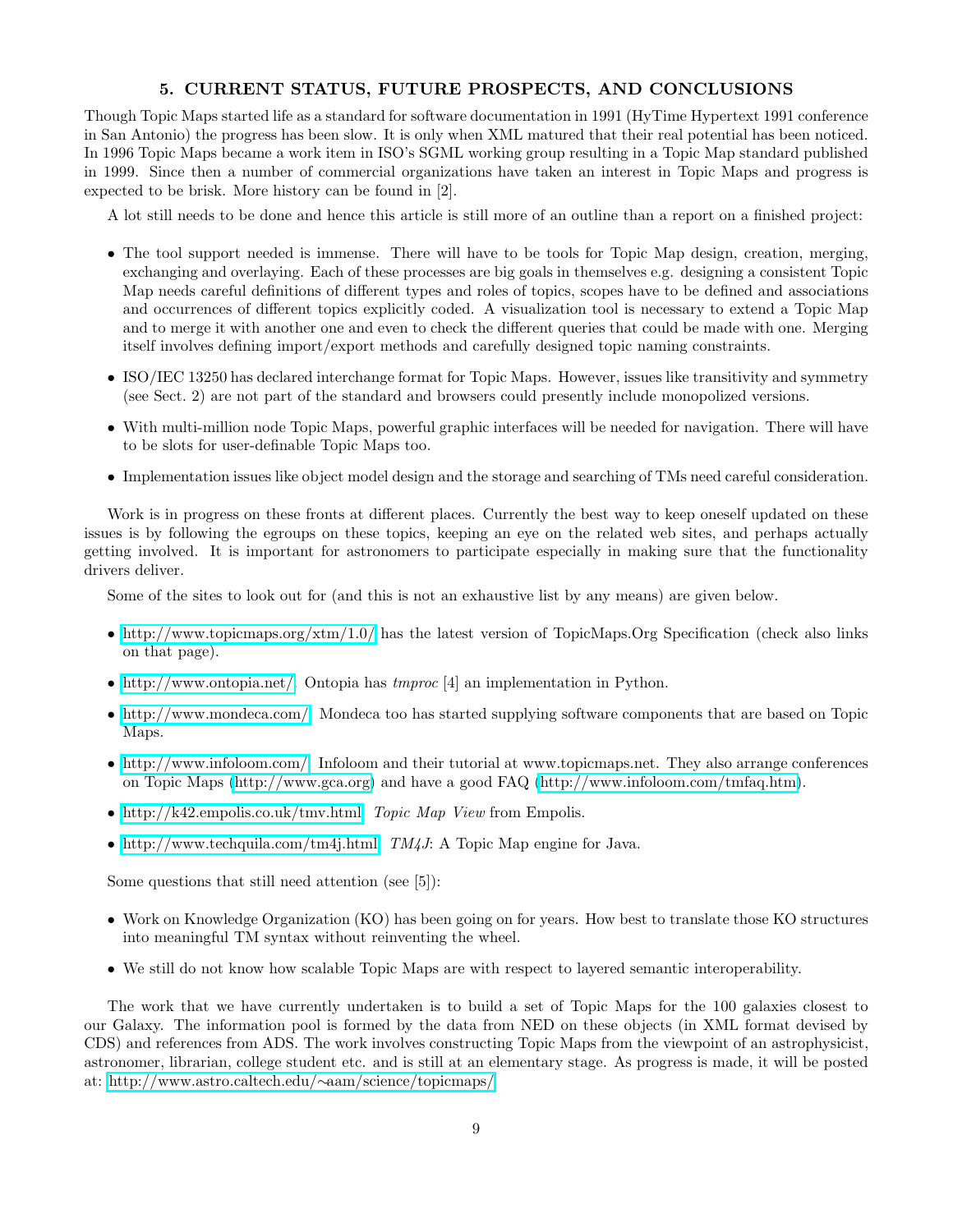To summarize, Topic Maps are emerging as a new and powerful tool for knowledge organization in very large information resources. The concept behind Topic Maps is that of a topic being used to access information about it based on the underlying knowledge. The greatest advantage of Topic Maps is that they can be maintained independent of any information resources they are combined with, thus making them information assets in their own right. Another advantage is that different Topic Maps provide different views of the same information resource and different Topic Maps can be merged and exchanged. This facilitates the generation of an overall structure for multiple information resources without changing the resources themselves. Various attempts are underway to create tools necessary for Topic Map design, creation, maintenance and merging.

#### APPENDIX

#### Excerpts from an Example Topic Map

```
! Defining an object
<topic id="ngc4261">
        <instanceOf><topicRef XLink:href="#galaxy"/></instanceOf>
        <baseName>
                <baseNameString>NGC 4261</baseNameString>
        </baseName>
        <occurrence>
               <instanceOf><topicRef XLink:href="#image"/></instanceOf>
               <resourceRef XLink:href="http://ned/ngc4261.gif"/>
        </occurrence>
</topic>
! Defining another object
<topic id="ngc4321">
        <instanceOf><topicRef XLink:href="#galaxy"/></instanceOf>
        <baseName>
               <baseNameString>NGC 4321</baseNameString>
        </baseName>
        <occurrence>
                <instanceOf><topicRef XLink:href="#image"/></instanceOf>
                <resourceRef XLink:href="http://ned/ngc4321.gif"/>
        </occurrence>
</topic>
! Defining a feature
<topic id="dustlane">
        <instanceOf><topicRef XLink:href="#feature"/></instanceOf>
! NO BASE NAME
        <occurrence>
                <instanceOf><topicRef XLink:href="#ngc4261"/><instanceOf>
                <resourceRef XLink:href="http://ned/ngc4261.ps"/>
        </occurrence>
</topic>
! Defining another feature
<topic id="h2region">
        <instanceOf><topicRef XLink:href="#feature"/></instanceOf>
! NO BASE NAME
        <occurrence>
                <instanceOf><topicRef XLink:href="#ngc4321"/><instanceOf>
                <resourceRef XLink:href="http://ned/ngc4321.ps"/>
        </occurrence>
</topic>
! Defining an association
```